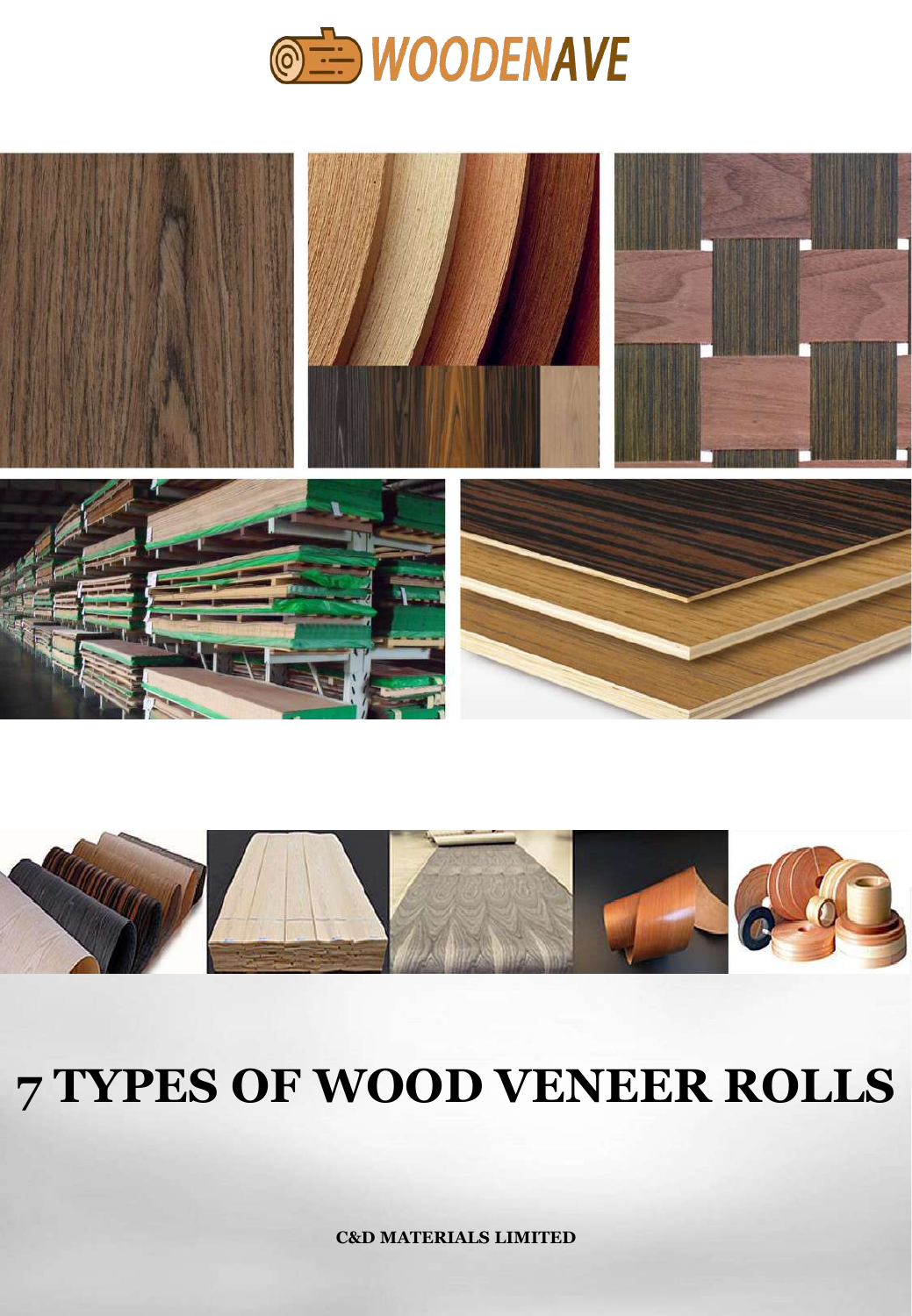

**"We, C&D MATERIALS LIMITED is dedicated to satisfy our customers by providing high quality products , best services and promptly delivering".**



- **1** Reconstituted Veneer Rolls
- **2** Common Natural Veneer Rolls
- **3** Dyed Veneer Rolls
- **4** Cross Grain Veneer Rolls
- **5** Rough/Sawn Cut Veneer Rolls
- **6** Burl Veneer Rolls
- **7** UV Pre-finished Veneer Rolls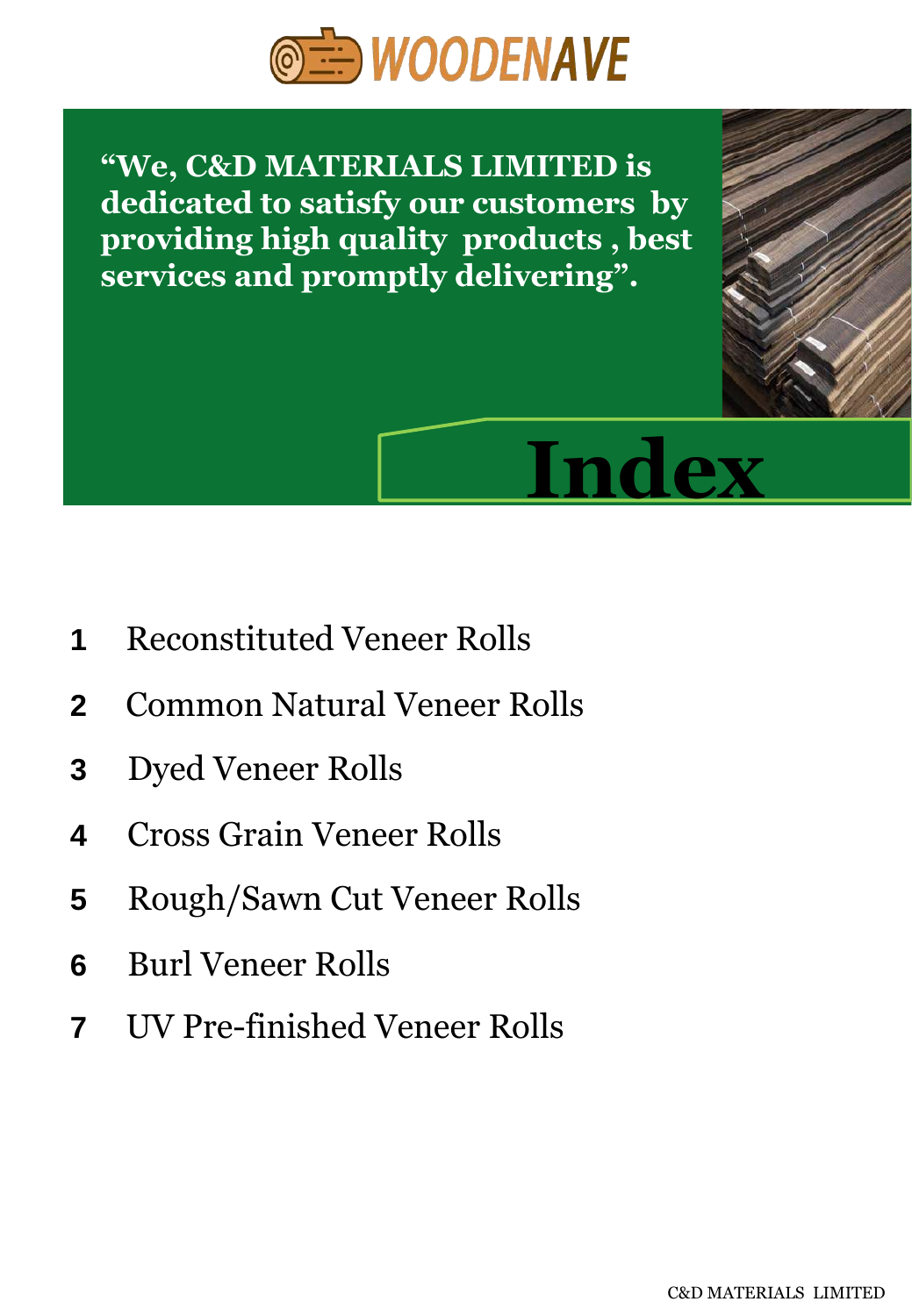

## Reconstituted Veneer Rolls



|                | Wood species: | Oak, Walnut, Ash, Teak, Rosewood, Zebra, Ebony, Wenge, Cherry, Burl<br>Reconstituted wood |
|----------------|---------------|-------------------------------------------------------------------------------------------|
|                | Grains:       | Quarter, Crwon cut, Burl, Exotic                                                          |
| $\overline{3}$ | Width:        | 15mm to 60mm for edgebanding, 60mm to 300mm for profile wrapping                          |
|                | Length:       | 200 meters per roll                                                                       |
|                | Thickness:    | 0.3mm, 0.4mm, 0.5mm, 0.6mm, 0.9mm                                                         |

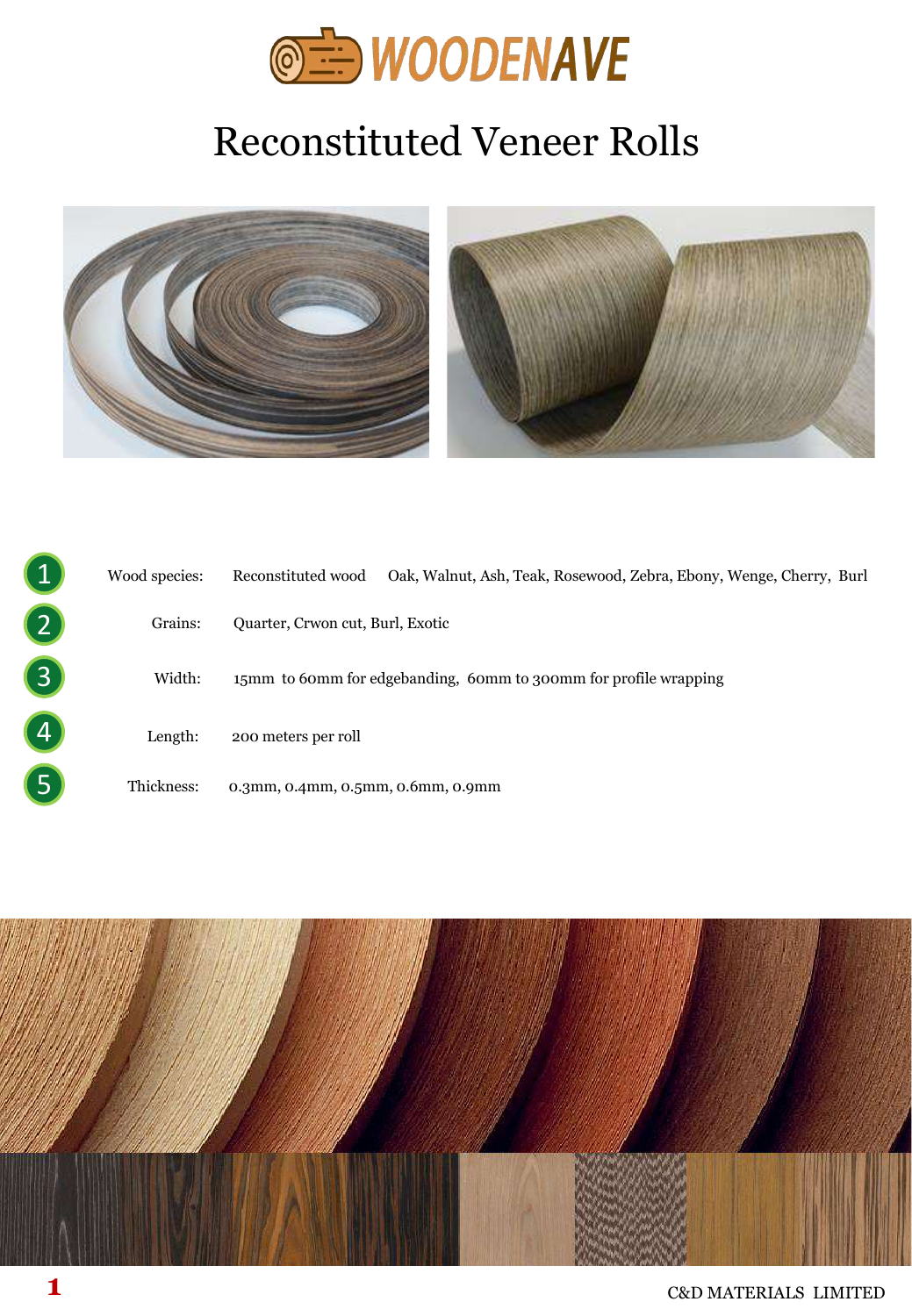

## Common Natural Veneer Rolls



| ◢                         | Wood species: | Red Oak, White Oak, Walnut, Ash, Teak, Rosewood, Zebra, Ebony, Wenge, Cherry, etc |
|---------------------------|---------------|-----------------------------------------------------------------------------------|
| $\mathbf{2}^{\mathsf{I}}$ | Grains:       | Quarter, Crwon cut                                                                |
| 3                         | Width:        | 15mm to 60mm for edgebanding, 60mm to 300mm for profile wrapping                  |
| 4                         | Length:       | 200 meters per roll                                                               |
| 5                         | Thickness:    | 0.3mm, 0.4mm, 0.5mm, 0.6mm, 0.9mm                                                 |

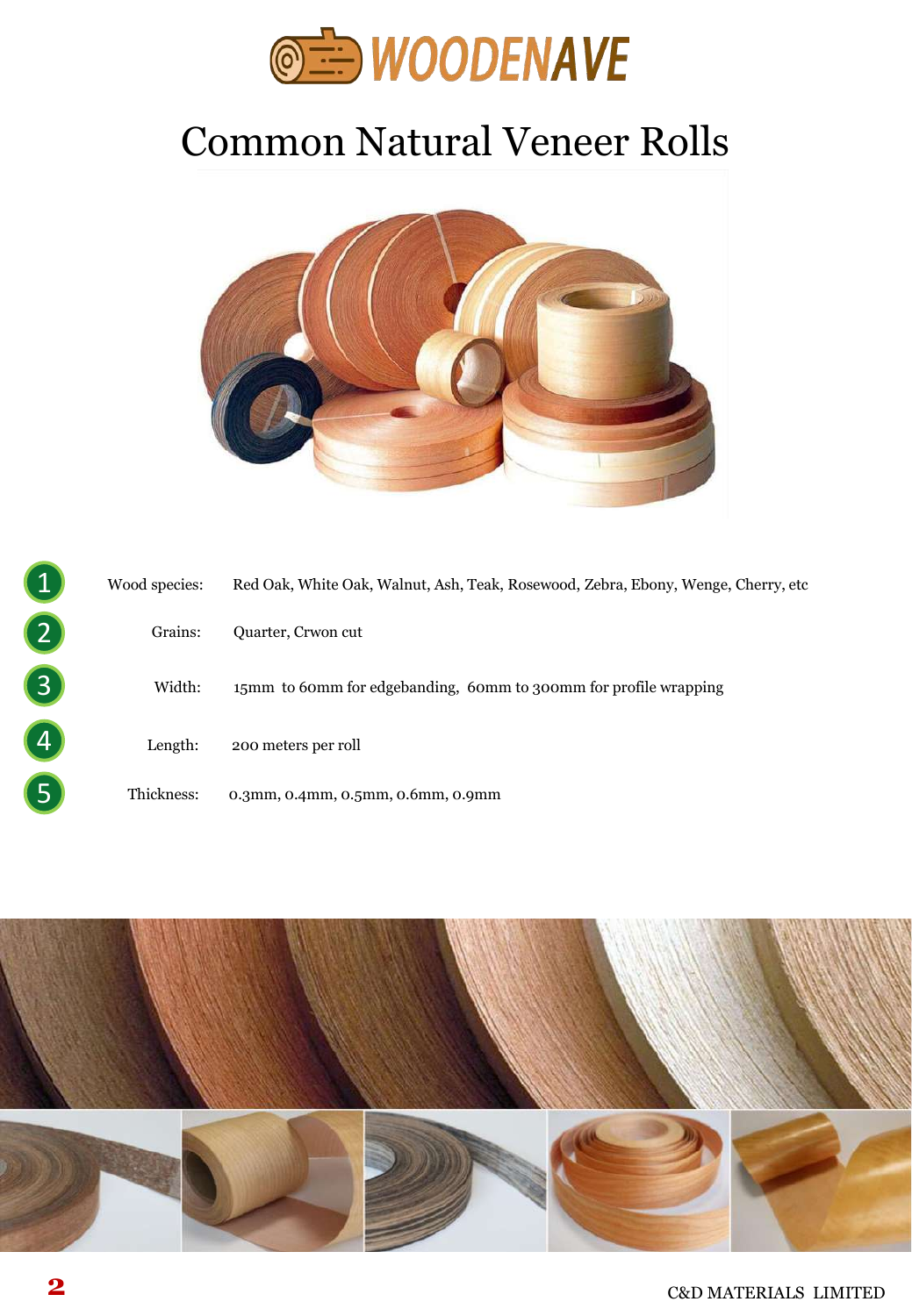

# Dyed Veneer Rolls





| 1 | Wood species: | Red Oak, White Oak, Walnut, Ash, Wenge, Cherry, Koto, etc.       |
|---|---------------|------------------------------------------------------------------|
|   | Grains:       | Quarter, Crwon cut                                               |
| 3 | Width:        | 15mm to 60mm for edgebanding, 60mm to 300mm for profile wrapping |
|   | Length:       | 200 meters per roll                                              |
|   | Thickness:    | 0.3mm, 0.4mm, 0.5mm, 0.6mm, 0.9mm                                |

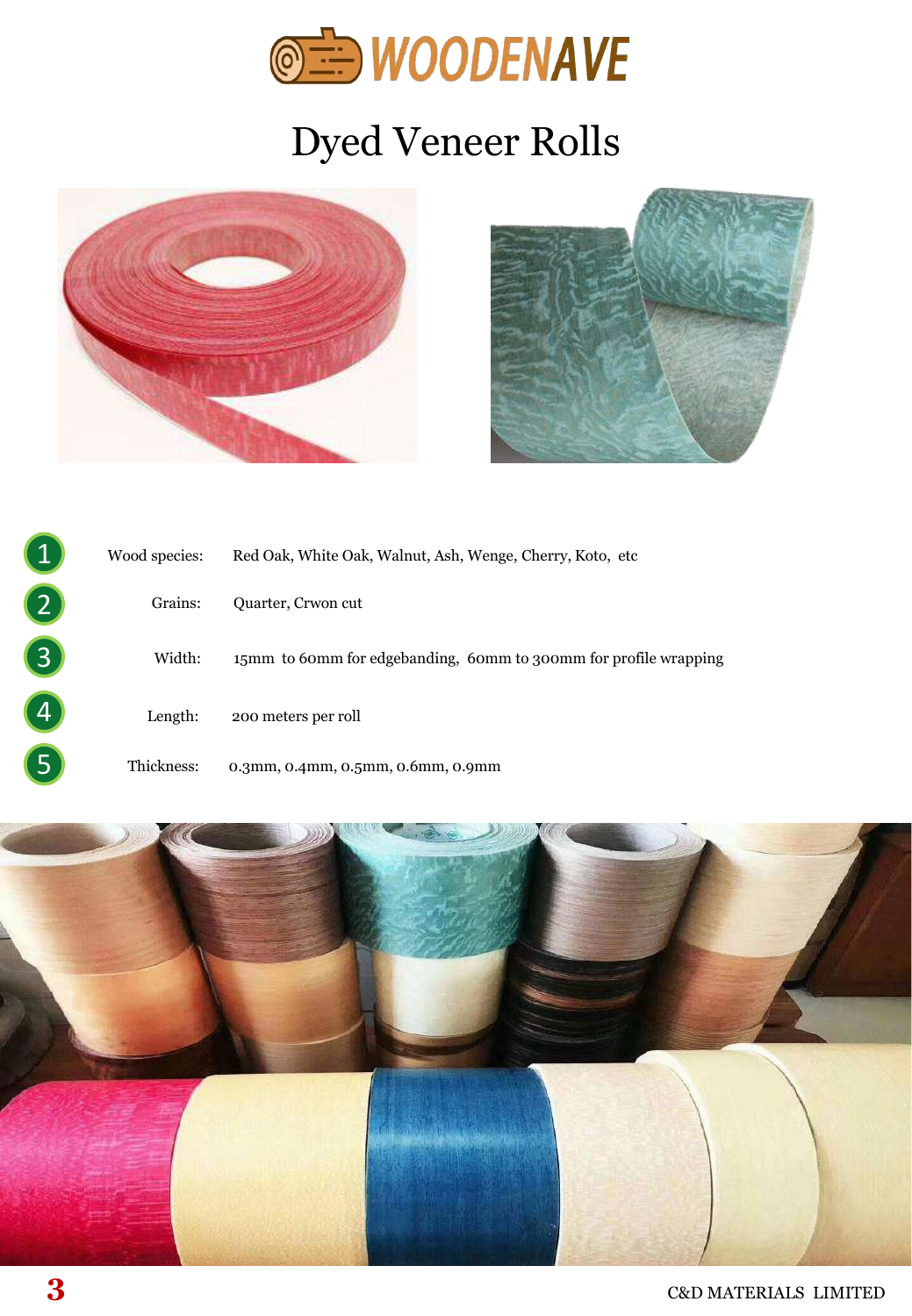

#### Cross Grain Veneer Rolls



|   | Wood species: | Red Oak, White Oak, Walnut, Ash, Teak, Rosewood, Zebra, Ebony, Wenge, Cherry, etc |
|---|---------------|-----------------------------------------------------------------------------------|
|   | Grains:       | Cross grain, End grain                                                            |
| 3 | Width:        | 15mm to 60mm for edgebanding, 60mm to 300mm for profile wrapping                  |
|   | Length:       | 200 meters per roll                                                               |
|   | Thickness:    | 0.3mm, 0.4mm, 0.5mm, 0.6mm, 0.9mm                                                 |

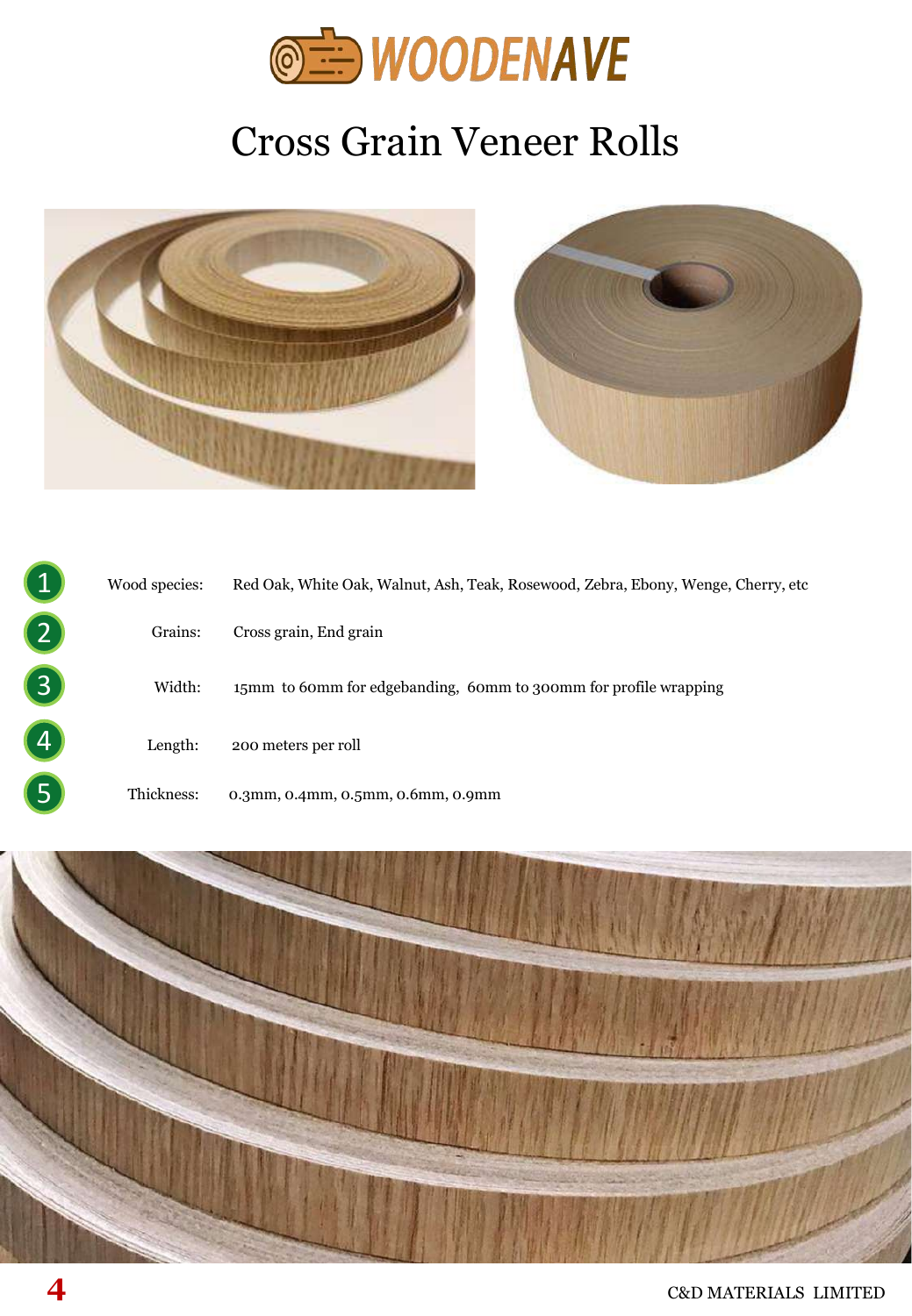

## Rough/Sawn Cut Veneer Rolls





|   | Wood species: | Red Oak, White Oak, Walnut, Ash, Teak, Rosewood, Zebra, Ebony, Wenge, Cherry, etc |
|---|---------------|-----------------------------------------------------------------------------------|
|   | Grains:       | Rough cut grain, Sawn grain                                                       |
|   | Width:        | 15mm to 60mm for edgebanding, 60mm to 300mm for profile wrapping                  |
| 4 | Length:       | 200 meters per roll                                                               |
|   | Thickness:    | $0.6$ mm, $0.7$ mm                                                                |

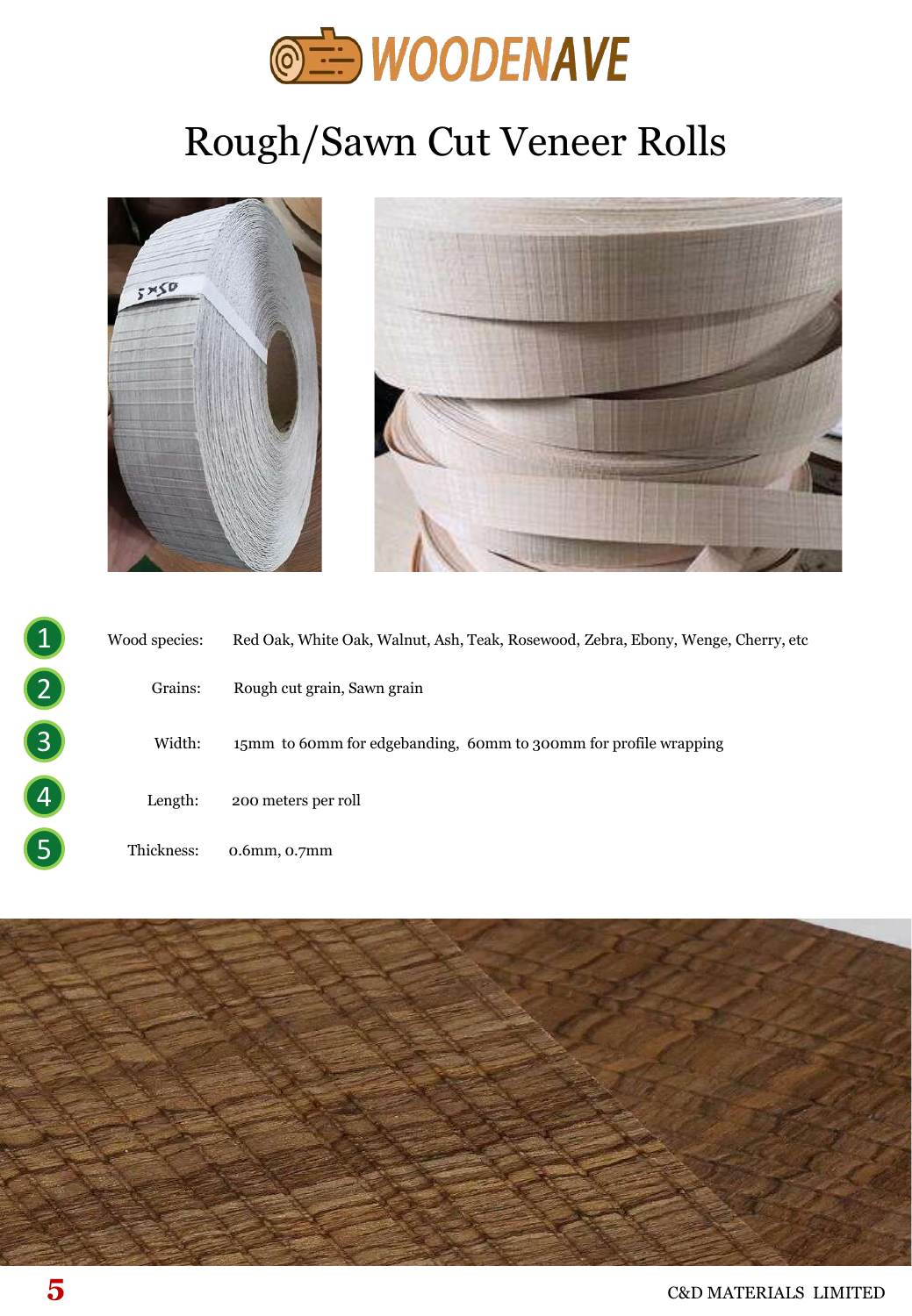

#### Burl Veneer Rolls



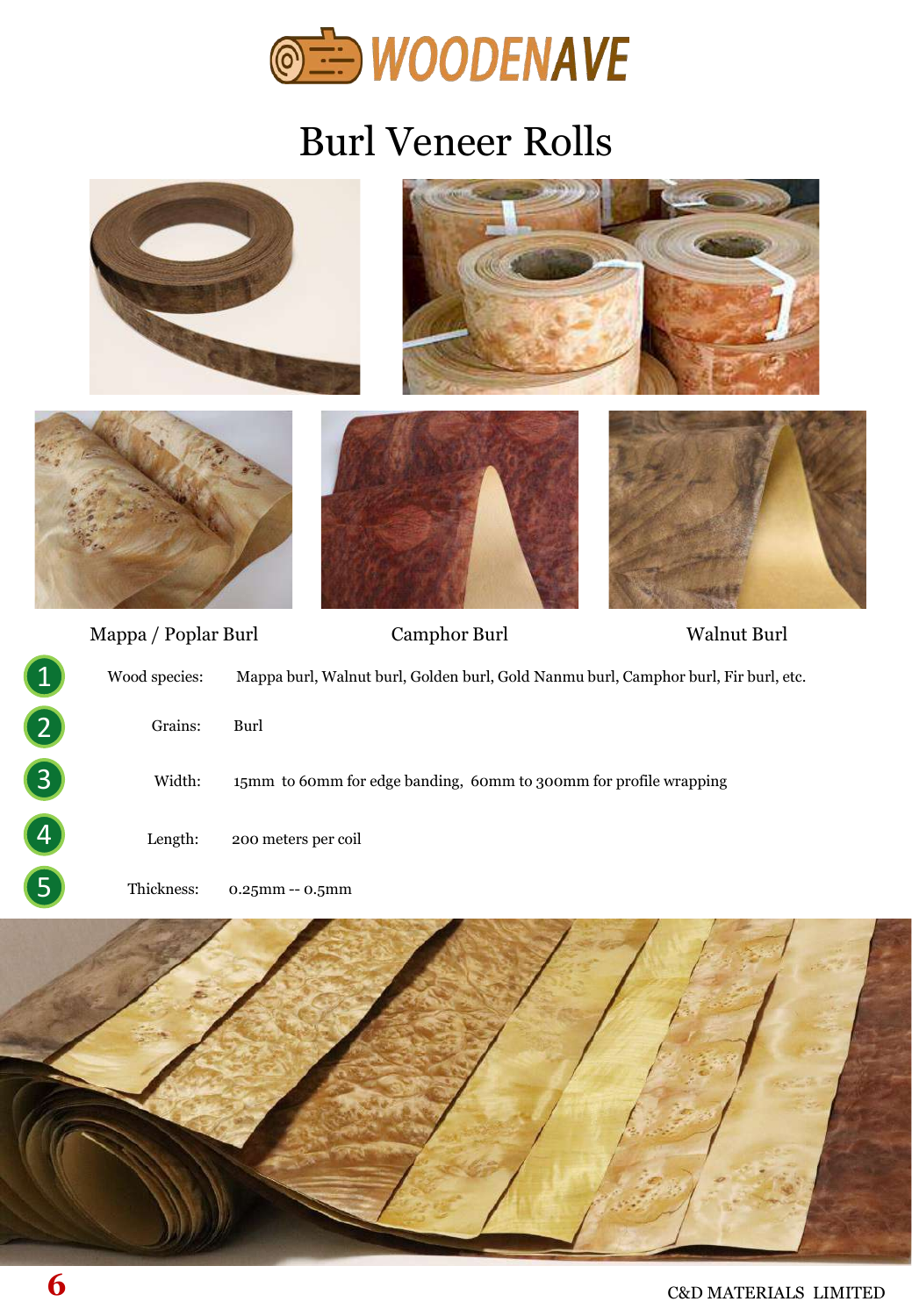

#### UV Pre-finished Veneer Rolls





| 1 | Wood species: | Oak, Walnut, Ash, Cherry, Beech, Zebra, Okoume, Sapele, Maple<br>Natural wood<br>Oak, Walnut, Ash, Teak, Rosewood, Zebra, Ebony, Wenge, Cherry, Burl<br>Reconstituted wood |
|---|---------------|----------------------------------------------------------------------------------------------------------------------------------------------------------------------------|
|   | Grains:       | Quarter, Flat cut, Burl, Exotic                                                                                                                                            |
|   | Width:        | 15mm to 60mm for edge banding, 60mm to 260mm for profile wrapping                                                                                                          |
| 4 | Length:       | 200 meters per roll                                                                                                                                                        |
|   | Thickness:    | $0.3$ mm, $0.4$ mm, $0.5$ mm, $0.6$ mm                                                                                                                                     |